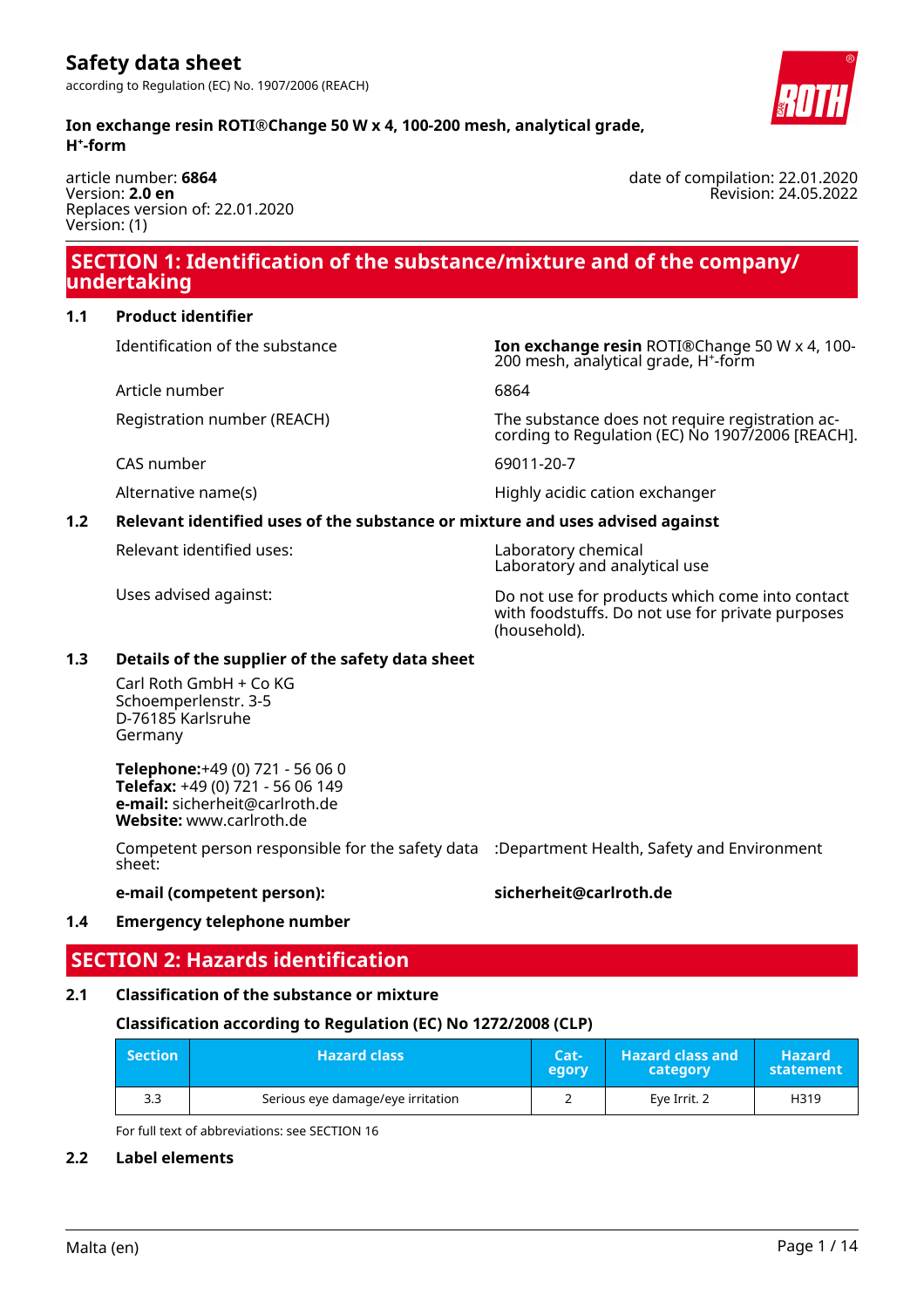according to Regulation (EC) No. 1907/2006 (REACH)



#### **Ion exchange resin ROTI®Change 50 W x 4, 100-200 mesh, analytical grade, H⁺-form**

#### article number: **6864**

| Labelling according to Regulation (EC) No 1272/2008 (CLP) |                                                                                                                                    |  |  |  |
|-----------------------------------------------------------|------------------------------------------------------------------------------------------------------------------------------------|--|--|--|
| <b>Signal word</b>                                        | Warning                                                                                                                            |  |  |  |
| Pictograms                                                |                                                                                                                                    |  |  |  |
| GHS07                                                     |                                                                                                                                    |  |  |  |
| <b>Hazard statements</b>                                  |                                                                                                                                    |  |  |  |
| H319                                                      | Causes serious eye irritation                                                                                                      |  |  |  |
| <b>Precautionary statements</b>                           |                                                                                                                                    |  |  |  |
|                                                           | <b>Precautionary statements - prevention</b>                                                                                       |  |  |  |
| P280                                                      | Wear protective gloves/eye protection                                                                                              |  |  |  |
|                                                           | <b>Precautionary statements - response</b>                                                                                         |  |  |  |
| P305+P351+P338                                            | IF IN EYES: Rinse cautiously with water for several minutes. Remove contact<br>lenses, if present and easy to do. Continue rinsing |  |  |  |
|                                                           | Labelling of packages where the contents do not exceed 125 ml                                                                      |  |  |  |
| Signal word: Warning                                      |                                                                                                                                    |  |  |  |
| Symbol(s)                                                 |                                                                                                                                    |  |  |  |
|                                                           |                                                                                                                                    |  |  |  |

#### **2.3 Other hazards**

#### **Results of PBT and vPvB assessment**

According to the results of its assessment, this substance is not a PBT or a vPvB.

### **SECTION 3: Composition/information on ingredients**

#### **3.1 Substances**

Name of substance **Ion exchange resin** 

CAS No 69011-20-7

### **SECTION 4: First aid measures**

#### **4.1 Description of first aid measures**



#### **General notes**

No special measures are necessary.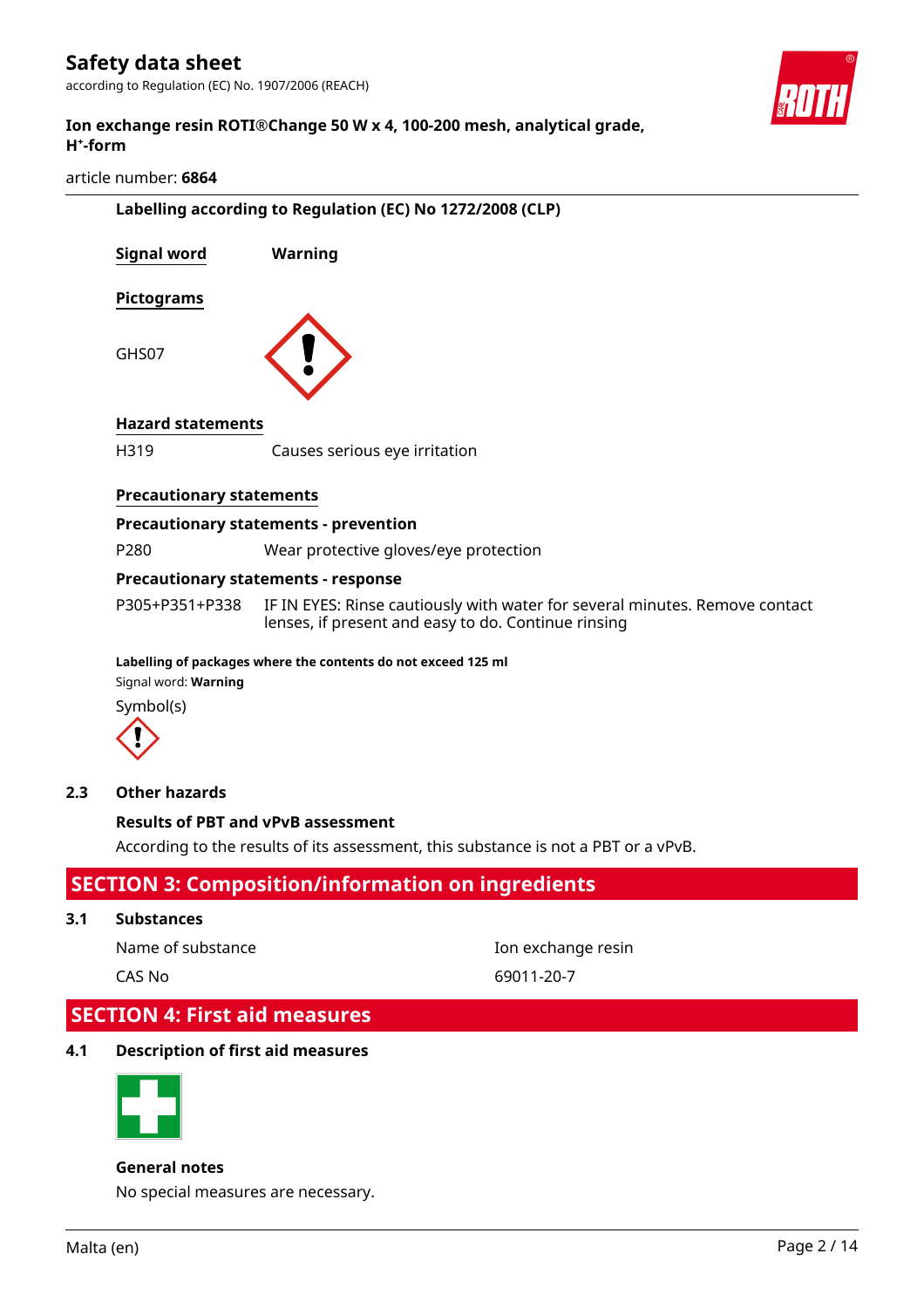

### **Ion exchange resin ROTI®Change 50 W x 4, 100-200 mesh, analytical grade, H⁺-form**

article number: **6864**

#### **Following inhalation**

Provide fresh air. In all cases of doubt, or when symptoms persist, seek medical advice.

#### **Following skin contact**

Rinse skin with water/shower.

#### **Following eye contact**

Irrigate copiously with clean, fresh water for at least 10 minutes, holding the eyelids apart. In case of eye irritation consult an ophthalmologist.

#### **Following ingestion**

Rinse mouth. Call a doctor if you feel unwell.

- **4.2 Most important symptoms and effects, both acute and delayed** Irritation
- **4.3 Indication of any immediate medical attention and special treatment needed** none

### **SECTION 5: Firefighting measures**

#### **5.1 Extinguishing media**



#### **Suitable extinguishing media**

co-ordinate firefighting measures to the fire surroundings water, foam, dry extinguishing powder, ABC-powder

#### **Unsuitable extinguishing media**

water jet

#### **5.2 Special hazards arising from the substance or mixture**

Combustible.

#### **Hazardous combustion products**

Carbon monoxide (CO), Carbon dioxide (CO<sub>2</sub>), Sulphur oxides (SOx), May produce toxic fumes of carbon monoxide if burning.

#### **5.3 Advice for firefighters**

In case of fire and/or explosion do not breathe fumes. Fight fire with normal precautions from a reasonable distance. Wear self-contained breathing apparatus.

### **SECTION 6: Accidental release measures**

**6.1 Personal precautions, protective equipment and emergency procedures**



#### **For non-emergency personnel**

Avoid contact with skin, eyes and clothes. Do not breathe dust.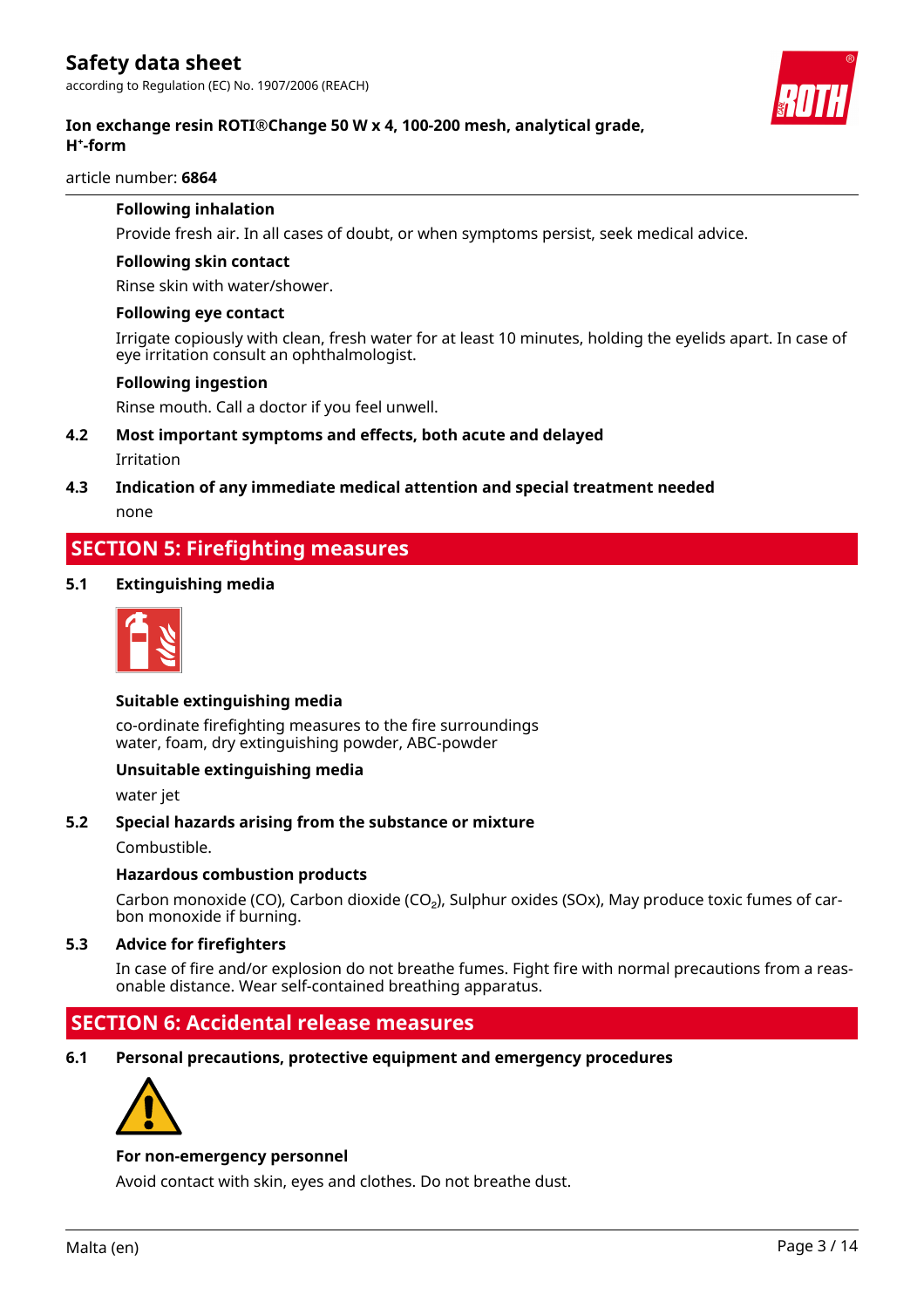### **Ion exchange resin ROTI®Change 50 W x 4, 100-200 mesh, analytical grade, H⁺-form**

article number: **6864**

**6.2 Environmental precautions**

Keep away from drains, surface and ground water.

#### **6.3 Methods and material for containment and cleaning up**

#### **Advice on how to contain a spill**

Covering of drains. Take up mechanically.

#### **Advice on how to clean up a spill**

Take up mechanically. Control of dust.

#### **Other information relating to spills and releases**

Place in appropriate containers for disposal.

#### **6.4 Reference to other sections**

Hazardous combustion products: see section 5. Personal protective equipment: see section 8. Incompatible materials: see section 10. Disposal considerations: see section 13.

### **SECTION 7: Handling and storage**

#### **7.1 Precautions for safe handling**

Avoid dust formation.

#### **Advice on general occupational hygiene**

Wash hands before breaks and after work. Keep away from food, drink and animal feedingstuffs.

#### **7.2 Conditions for safe storage, including any incompatibilities**

Store in a dry place.

#### **Incompatible substances or mixtures**

Observe hints for combined storage.

#### **Consideration of other advice:**

#### **Specific designs for storage rooms or vessels**

Recommended storage temperature: 15 – 25 °C

#### **7.3 Specific end use(s)**

No information available.

### **SECTION 8: Exposure controls/personal protection**

**8.1 Control parameters**

#### **National limit values**

#### **Occupational exposure limit values (Workplace Exposure Limits)**

This information is not available.

#### **8.2 Exposure controls**

#### **Individual protection measures (personal protective equipment)**

#### **Eye/face protection**



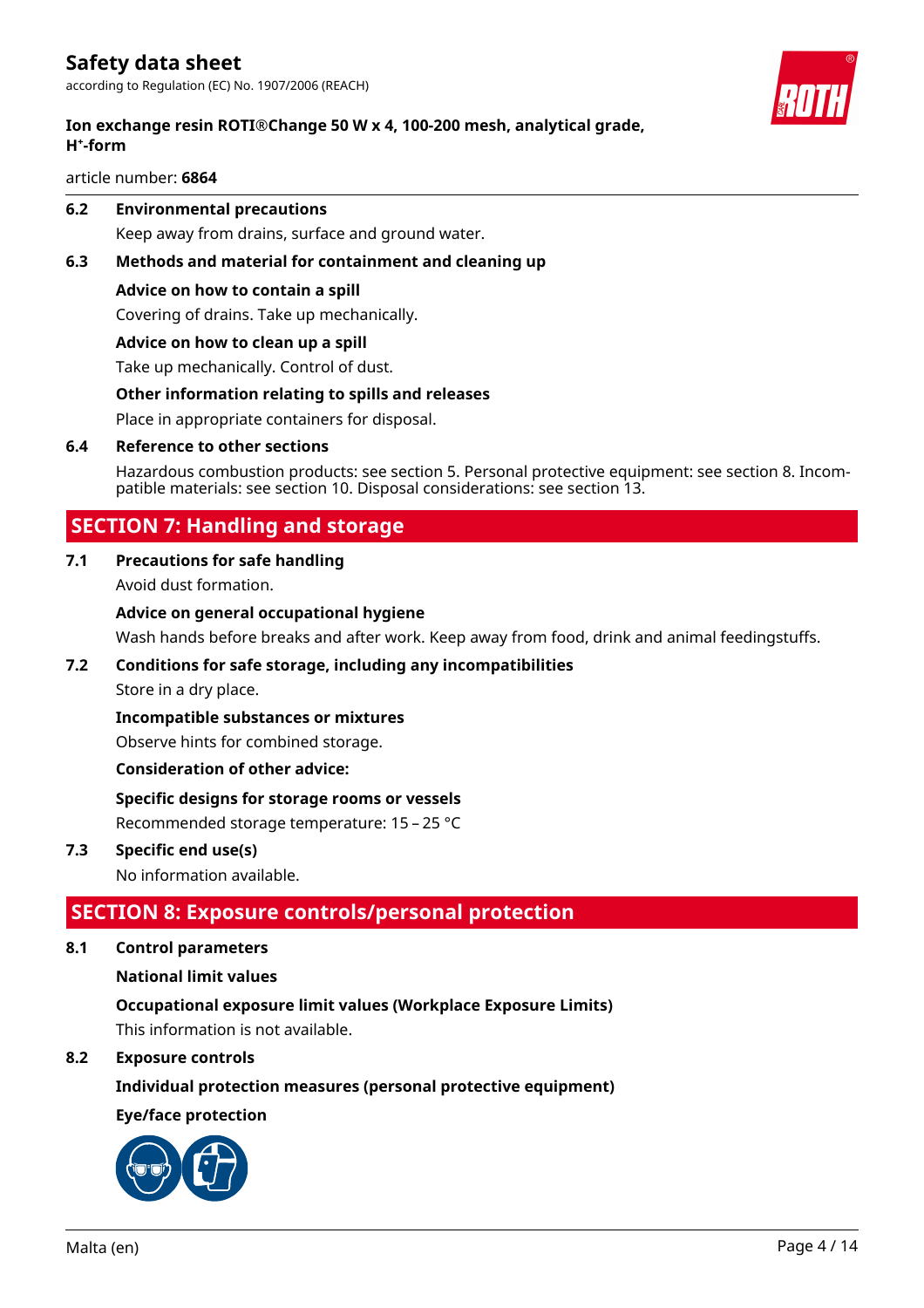according to Regulation (EC) No. 1907/2006 (REACH)

#### **Ion exchange resin ROTI®Change 50 W x 4, 100-200 mesh, analytical grade, H⁺-form**

article number: **6864**

Use safety goggle with side protection.

#### **Skin protection**



#### **• hand protection**

Wear suitable gloves. Chemical protection gloves are suitable, which are tested according to EN 374. For special purposes, it is recommended to check the resistance to chemicals of the protective gloves mentioned above together with the supplier of these gloves. The times are approximate values from measurements at 22 ° C and permanent contact. Increased temperatures due to heated substances, body heat etc. and a reduction of the effective layer thickness by stretching can lead to a considerable reduction of the breakthrough time. If in doubt, contact manufacturer. At an approx. 1.5 times larger / smaller layer thickness, the respective breakthrough time is doubled / halved. The data apply only to the pure substance. When transferred to substance mixtures, they may only be considered as a guide.

#### **• type of material**

NBR (Nitrile rubber)

#### **• material thickness**

>0,11 mm

#### **• breakthrough times of the glove material**

>480 minutes (permeation: level 6)

#### **• other protection measures**

Take recovery periods for skin regeneration. Preventive skin protection (barrier creams/ointments) is recommended.

#### **Respiratory protection**



Respiratory protection necessary at: Dust formation. Particulate filter device (EN 143). P1 (filters at least 80 % of airborne particles, colour code: White).

#### **Environmental exposure controls**

Keep away from drains, surface and ground water.

### **SECTION 9: Physical and chemical properties**

#### **9.1 Information on basic physical and chemical properties**

| Physical state                                              | solid                     |
|-------------------------------------------------------------|---------------------------|
| Form                                                        | granulate                 |
| Colour                                                      | light brown - dark orange |
| Odour                                                       | odourless                 |
| Melting point/freezing point                                | not determined            |
| Boiling point or initial boiling point and boiling<br>range | not determined            |

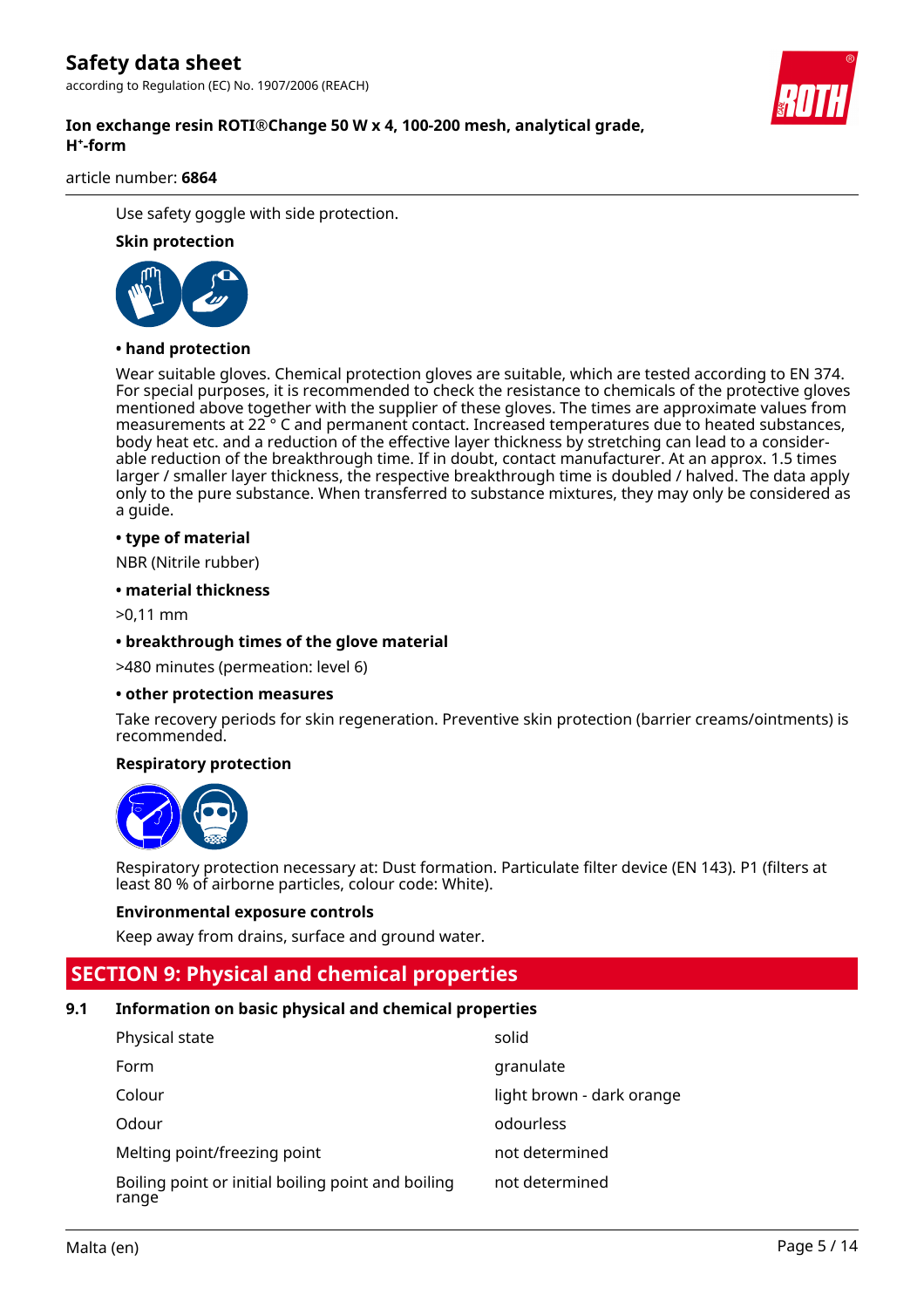according to Regulation (EC) No. 1907/2006 (REACH)

#### **Ion exchange resin ROTI®Change 50 W x 4, 100-200 mesh, analytical grade, H⁺-form**

article number: **6864**

|     | Flammability                                           | this material is combustible, but will not ignite<br>readily             |
|-----|--------------------------------------------------------|--------------------------------------------------------------------------|
|     | Lower and upper explosion limit                        | not determined                                                           |
|     | Flash point                                            | not applicable                                                           |
|     | Auto-ignition temperature                              | not determined                                                           |
|     | Decomposition temperature                              | >200 °C                                                                  |
|     | pH (value)                                             | not applicable                                                           |
|     | Kinematic viscosity                                    | not relevant                                                             |
|     | Solubility(ies)                                        |                                                                          |
|     | Water solubility                                       | (practically insoluble)                                                  |
|     | Partition coefficient                                  |                                                                          |
|     | Partition coefficient n-octanol/water (log value):     | this information is not available                                        |
|     | Vapour pressure                                        | not determined                                                           |
|     | Density and/or relative density                        |                                                                          |
|     | Density                                                | $1,15 - 1,39$ / <sub>cm<sup>3</sup></sub>                                |
|     | Relative vapour density                                | information on this property is not available                            |
|     | Particle characteristics                               |                                                                          |
|     | Particle size                                          | 100-200 mesh                                                             |
|     | Other safety parameters                                |                                                                          |
|     | Oxidising properties                                   | none                                                                     |
| 9.2 | <b>Other information</b>                               |                                                                          |
|     | Information with regard to physical hazard<br>classes: | hazard classes acc. to GHS<br>(physical hazards): not relevant           |
|     | Other safety characteristics:                          |                                                                          |
|     | Temperature class (EU, acc. to ATEX)                   | T1<br>Maximum permissible surface temperature on<br>the equipment: 450°C |
|     |                                                        |                                                                          |

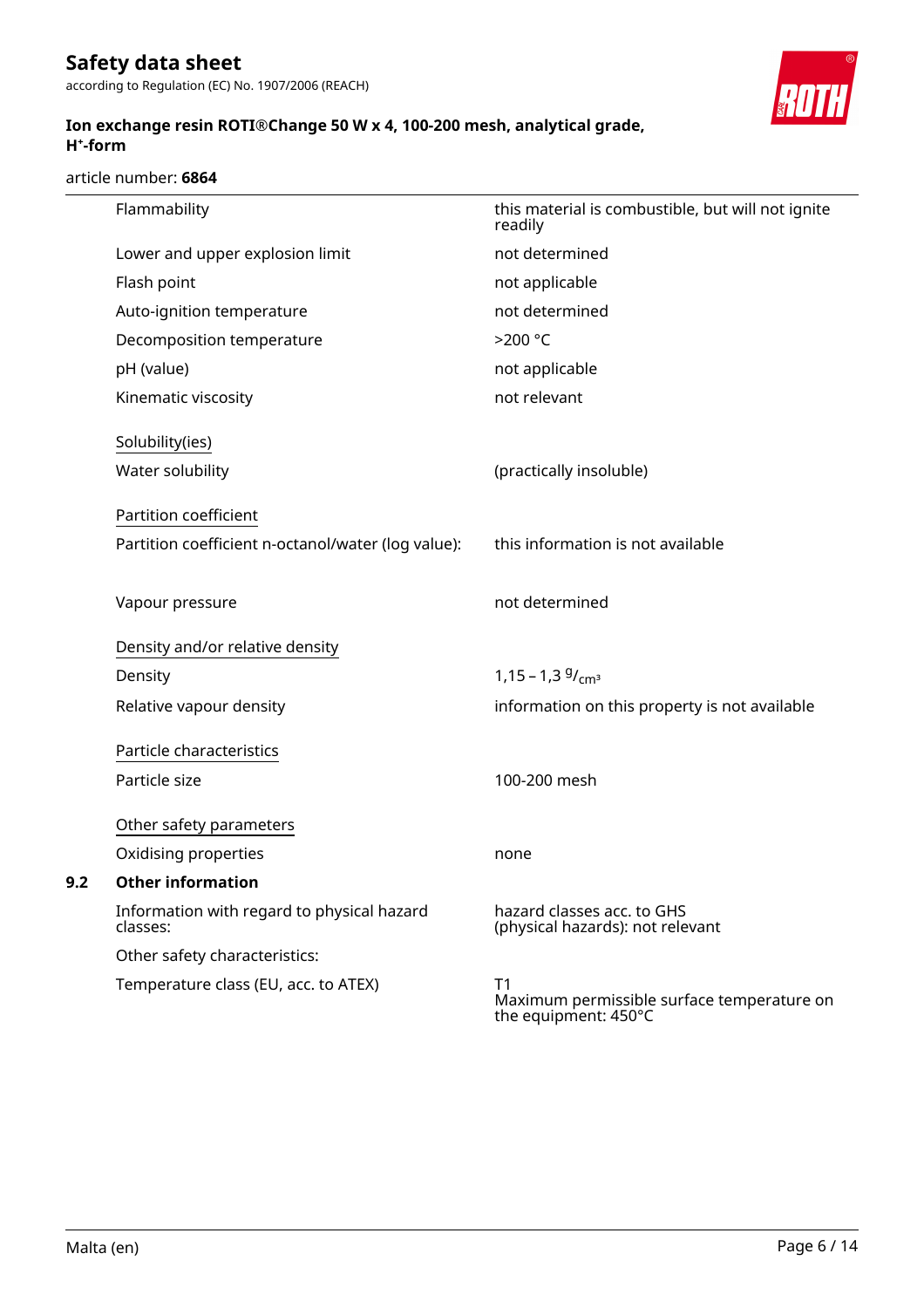

#### **Ion exchange resin ROTI®Change 50 W x 4, 100-200 mesh, analytical grade, H⁺-form**

article number: **6864**

### **SECTION 10: Stability and reactivity**

#### **10.1 Reactivity**

The product in the delivered form is not dust explosion capable; the enrichment of fine dust however leads to the danger of dust explosion.

#### **10.2 Chemical stability**

The material is stable under normal ambient and anticipated storage and handling conditions of temperature and pressure.

#### **10.3 Possibility of hazardous reactions**

**Violent reaction with:** strong oxidiser, Nitric acid

#### **10.4 Conditions to avoid**

Keep away from heat. Decompostion takes place from temperatures above: >200 °C.

#### **10.5 Incompatible materials**

There is no additional information.

#### **10.6 Hazardous decomposition products**

Hazardous combustion products: see section 5.

### **SECTION 11: Toxicological information**

#### **11.1 Information on hazard classes as defined in Regulation (EC) No 1272/2008**

**Classification according to GHS (1272/2008/EC, CLP)**

#### **Acute toxicity**

Shall not be classified as acutely toxic.

#### **Skin corrosion/irritation**

Shall not be classified as corrosive/irritant to skin.

#### **Serious eye damage/eye irritation**

Causes serious eye irritation.

#### **Respiratory or skin sensitisation**

Shall not be classified as a respiratory or skin sensitiser.

#### **Germ cell mutagenicity**

Shall not be classified as germ cell mutagenic.

#### **Carcinogenicity**

Shall not be classified as carcinogenic.

#### **Reproductive toxicity**

Shall not be classified as a reproductive toxicant.

#### **Specific target organ toxicity - single exposure**

Shall not be classified as a specific target organ toxicant (single exposure).

#### **Specific target organ toxicity - repeated exposure**

Shall not be classified as a specific target organ toxicant (repeated exposure).

#### **Aspiration hazard**

Shall not be classified as presenting an aspiration hazard.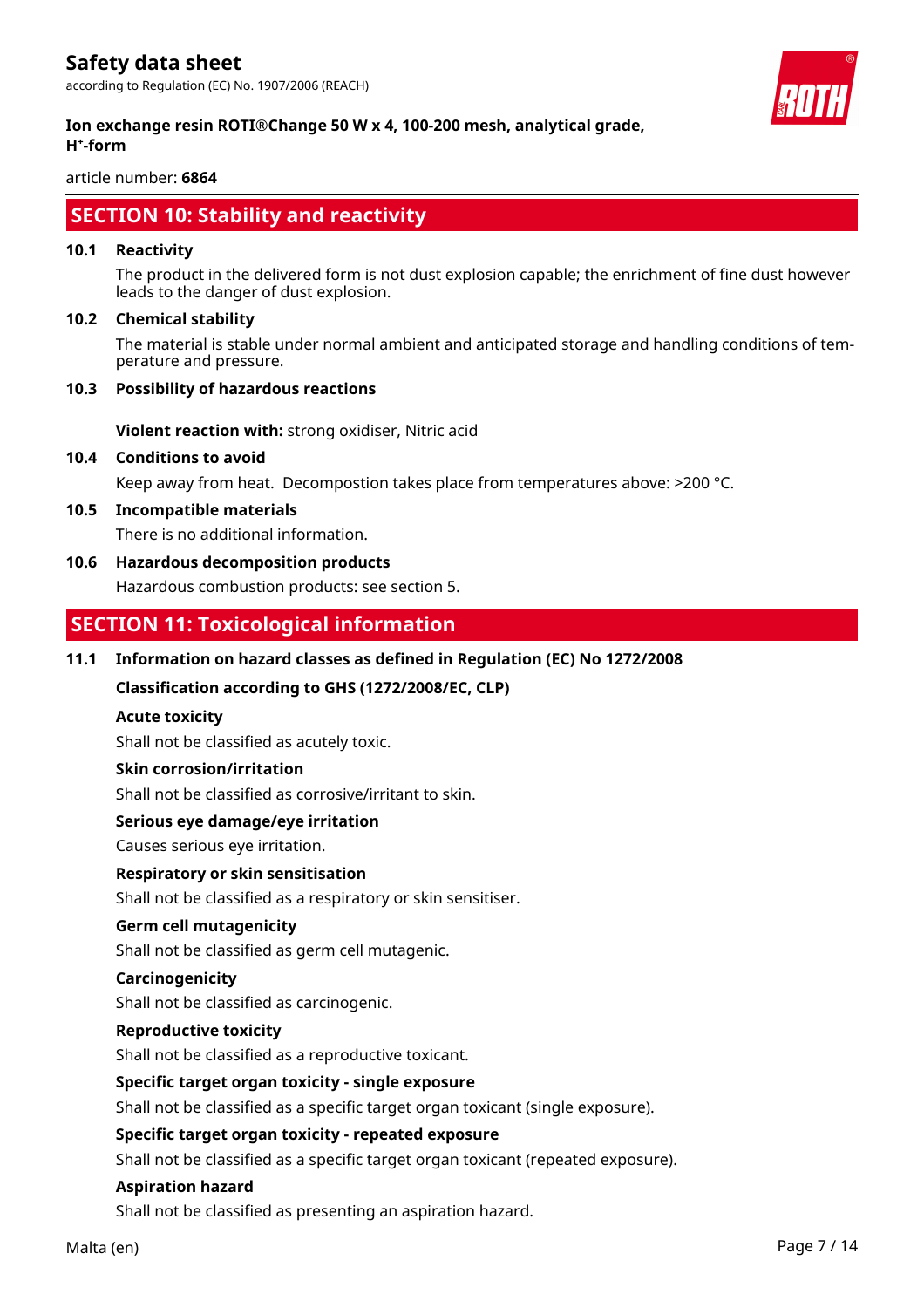

### **Ion exchange resin ROTI®Change 50 W x 4, 100-200 mesh, analytical grade, H⁺-form**

article number: **6864**

#### **Symptoms related to the physical, chemical and toxicological characteristics**

#### **• If swallowed**

Data are not available.

#### **• If in eyes**

Causes serious eye irritation

#### **• If inhaled**

Data are not available.

#### **• If on skin**

Frequently or prolonged contact with skin may cause dermal irritation

**• Other information**

none

#### **11.2 Endocrine disrupting properties**

Not listed.

#### **11.3 Information on other hazards**

There is no additional information.

### **SECTION 12: Ecological information**

#### **12.1 Toxicity**

Shall not be classified as hazardous to the aquatic environment.

#### **Biodegradation**

Data are not available.

- **12.2 Process of degradability** Data are not available.
- **12.3 Bioaccumulative potential** Data are not available.
- **12.4 Mobility in soil**

Data are not available.

- **12.5 Results of PBT and vPvB assessment** Data are not available.
- **12.6 Endocrine disrupting properties** Not listed.
- **12.7 Other adverse effects** Data are not available.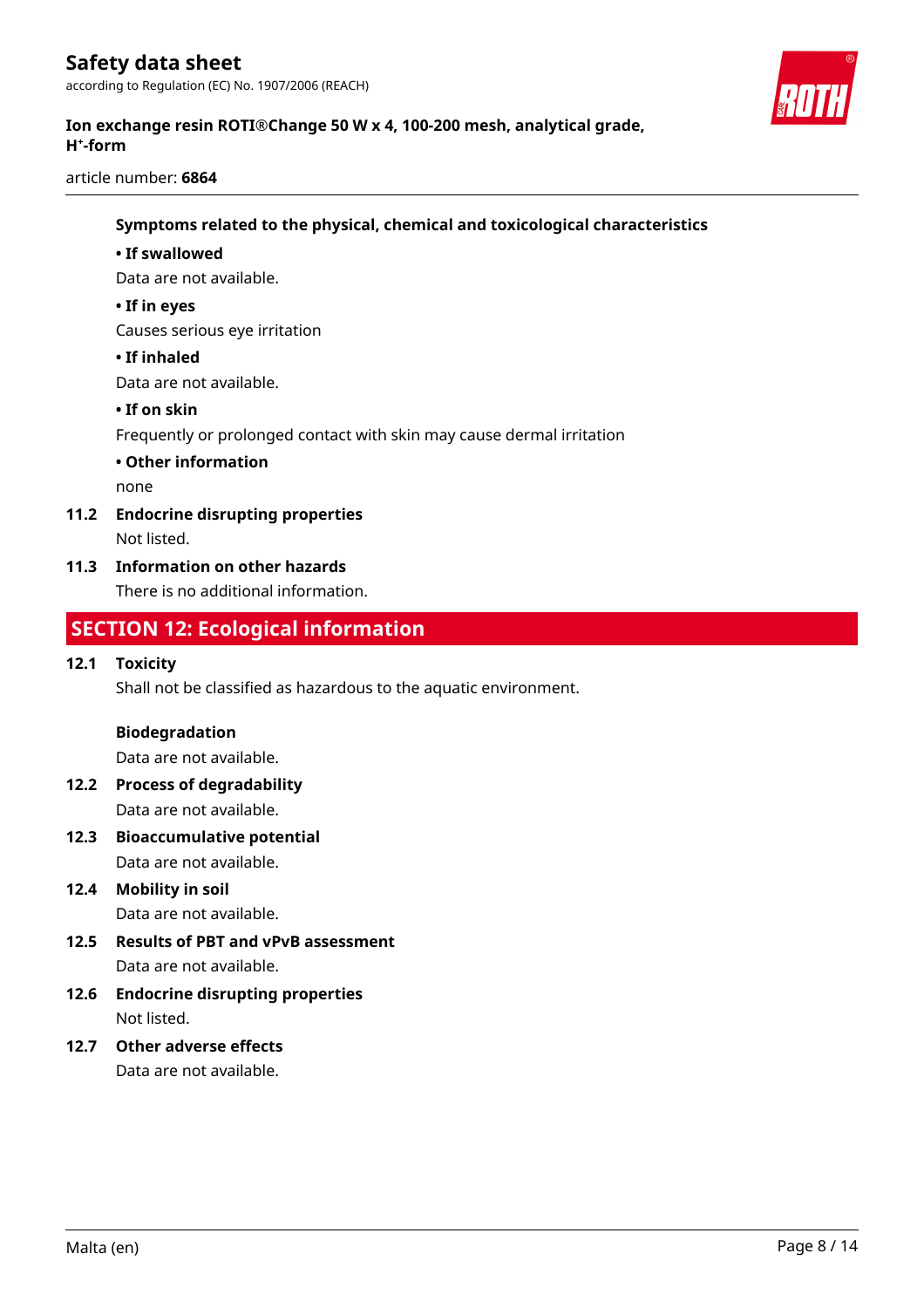according to Regulation (EC) No. 1907/2006 (REACH)



#### **Ion exchange resin ROTI®Change 50 W x 4, 100-200 mesh, analytical grade, H⁺-form**

article number: **6864**

### **SECTION 13: Disposal considerations**

#### **13.1 Waste treatment methods**



This material and its container must be disposed of as hazardous waste. Dispose of contents/container in accordance with local/regional/national/international regulations.

#### **Sewage disposal-relevant information**

Do not empty into drains.

#### **13.2 Relevant provisions relating to waste**

The allocation of waste identity numbers/waste descriptions must be carried out according to the EEC, specific to the industry and process. Waste catalogue ordinance (Germany).

#### **13.3 Remarks**

Waste shall be separated into the categories that can be handled separately by the local or national waste management facilities. Please consider the relevant national or regional provisions.

### **SECTION 14: Transport information**

- **14.1 UN number or ID number not subject to transport regulations**
- **14.2 UN proper shipping name** not assigned
- **14.3 Transport hazard class(es)** none
- **14.4 Packing group not assigned**
- 
- **14.6 Special precautions for user**

There is no additional information.

## **14.7 Maritime transport in bulk according to IMO instruments**

The cargo is not intended to be carried in bulk.

#### **14.8 Information for each of the UN Model Regulations**

#### **Transport of dangerous goods by road, rail and inland waterway (ADR/RID/ADN) - Additional information**

Not subject to ADR, RID and ADN.

### **International Maritime Dangerous Goods Code (IMDG) - Additional information** Not subject to IMDG.

### **International Civil Aviation Organization (ICAO-IATA/DGR) - Additional information** Not subject to ICAO-IATA.

**14.5 Environmental hazards** non-environmentally hazardous acc. to the dangerous goods regulations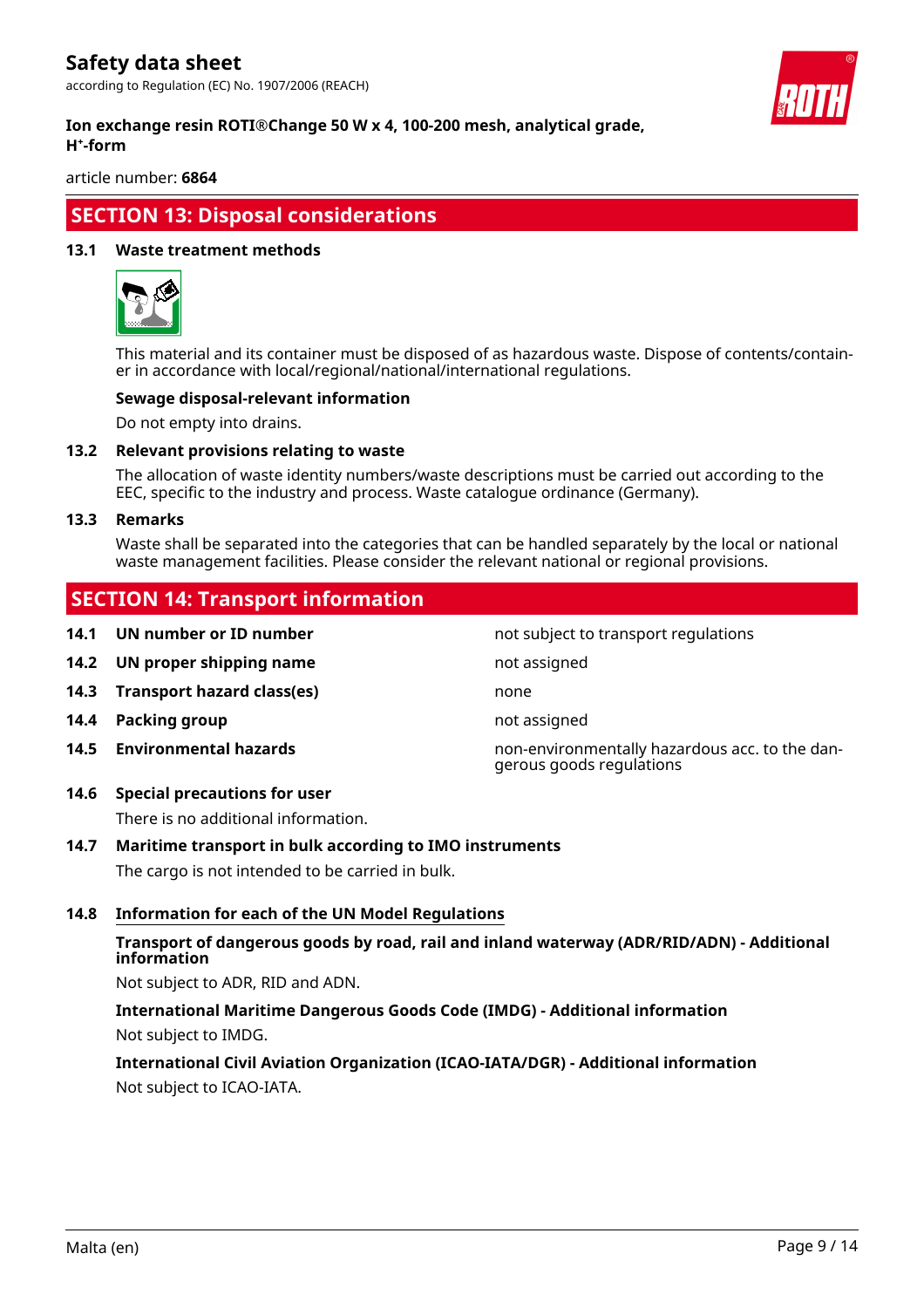according to Regulation (EC) No. 1907/2006 (REACH)



#### **Ion exchange resin ROTI®Change 50 W x 4, 100-200 mesh, analytical grade, H⁺-form**

article number: **6864**

### **SECTION 15: Regulatory information**

#### **15.1 Safety, health and environmental regulations/legislation specific for the substance or mixture**

**Relevant provisions of the European Union (EU)**

#### **Restrictions according to REACH, Annex XVII**

| Dangerous substances with restrictions (REACH, Annex XVII) |                                                      |               |                    |           |
|------------------------------------------------------------|------------------------------------------------------|---------------|--------------------|-----------|
| Name of substance                                          | Name acc. to inventory                               | <b>CAS No</b> | <b>Restriction</b> | <b>No</b> |
| Ion exchange resin                                         | substances in tattoo inks and perman-<br>ent make-up |               | R75                | 75        |

#### **Legend**

R75 1. Shall not be placed on the market in mixtures for use for tattooing purposes, and mixtures containing any such substances shall not be used for tattooing purposes, after 4 January 2022 if the substance or substances in question is or are present in the following circumstances:

(a) in the case of a substance classified in Part 3 of Annex VI to Regulation (EC) No 1272/2008 as carcinogen category 1A, 1B or 2, or germ cell mutagen category 1A, 1B or 2, the substance is present in the mixture in a concentration equal to or greater than 0,00005 % by weight;

(b) in the case of a substance classified in Part 3 of Annex VI to Regulation (EC) No 1272/2008 as reproductive toxicant category 1A, 1B or 2, the substance is present in the mixture in a concentration equal to or greater than 0,001 % by weight;<br>(c) in the case of a substance classified in Part 3 of Annex VI to Regulation (EC) No 1272/2008 as skin sensitiser cat-

(c) in the case of a substance classified in Part 3 of Annex VI to Regulation (EC) No 1272/2008 as skin sensitiser category 1, 1A or 1B, the substance is present in the mixture in a concentration equal to or greater than 0,001 % by weight;

(d) in the case of a substance classified in Part 3 of Annex VI to Regulation (EC) No 1272/2008 as skin corrosive category 1, 1A, 1B or 1C or skin irritant category 2, or as serious eye damage category 1 or eye irritant category 2, the substance is present in the mixture in a concentration equal to or greater than: (i) 0,1 % by weight, if the substance is used solely as a pH regulator;

(ii) 0,01 % by weight, in all other cases;

(e) in the case of a substance listed in Annex II to Regulation (EC) No 1223/2009 (\*1), the substance is present in the mixture in a concentration equal to or greater than 0,00005 % by weight;

(f) in the case of a substance for which a condition of one or more of the following kinds is specified in column g (Product type, Body parts) of the table in Annex IV to Regulation (EC) No 1223/2009, the substance is present in the mixture in a concentration equal to or greater than 0,00005 % by weight:

(i) "Rinse-off products"

(ii) "Not to be used in products applied on mucous membranes"; (iii) "Not to be used in eye products";

(g) in the case of a substance for which a condition is specified in column h (Maximum concentration in ready for use preparation) or column i (Other) of the table in Annex IV to Regulation (EC) No 1223/2009, the substance is present in the mixture in a concentration, or in some other way, that does not accord with the condition specified in that column; (h) in the case of a substance listed in Appendix 13 to this Annex, the substance is present in the mixture in a concentration equal to or greater than the concentration limit specified for that substance in that Appendix.

2. For the purposes of this entry use of a mixture "for tattooing purposes" means injection or introduction of the mixture into a person's skin, mucous membrane or eyeball, by any process or procedure (including procedures commonly referred to as permanent make-up, cosmetic tattooing, micro-blading and micro-pigmentation), with the aim of making a mark or design on his or her body.

3. If a substance not listed in Appendix 13 falls within more than one of points (a) to (g) of paragraph 1, the strictest concentration limit laid down in the points in question shall apply to that substance. If a substance listed in Appendix<br>13 also falls within one or more of points (a) to (g) of paragraph 1, the concentration limit laid do paragraph 1 shall apply to that substance.

4. By way of derogation, paragraph 1 shall not apply to the following substances until 4 January 2023:

| (a) Pigment Blue 15:3 (CI 74160, EC No 205-685-1, CAS No 147-14-8); |
|---------------------------------------------------------------------|
| (b) Diamont Cross 7 (CI 74260 FC No. 215 F24.7 CAC No. 1220 F2.6)   |

(b) Pigment Green 7 (CI 74260, EC No 215-524-7, CAS No 1328-53-6). 5. If Part 3 of Annex VI to Regulation (EC) No 1272/2008 is amended after 4 January 2021 to classify or re-classify a substance such that the substance then becomes caught by point (a), (b), (c) or (d) of paragraph 1 of this entry, or such that it then falls within a different one of those points from the one within which it fell previously, and the date of application of that new or revised classification is after the date referred to in paragraph 1 or, as the case may be, paragraph 4 of this entry, that amendment shall, for the purposes of applying this entry to that substance, be treated as taking effect on the date of application of that new or revised classification.

6. If Annex II or Annex IV to Regulation (EC) No 1223/2009 is amended after 4 January 2021 to list or change the listing of a substance such that the substance then becomes caught by point (e), (f) or (g) of paragraph 1 of this entry, or such that it then falls within a different one of those points from the one within which it fell previously, and the amendment takes effect after the date referred to in paragraph 1 or, as the case may be, paragraph 4 of this entry, that amendment shall, for the purposes of applying this entry to that substance, be treated as taking effect from the date falling 18 months after entry into force of the act by which that amendment was made.

7. Suppliers placing a mixture on the market for use for tattooing purposes shall ensure that, after 4 January 2022, the mixture is marked with the following information:

(a) the statement "Mixture for use in tattoos or permanent make-up";

(b) a reference number to uniquely identify the batch; (c) the list of ingredients in accordance with the nomenclature established in the glossary of common ingredient names pursuant to Article 33 of Regulation (EC) No 1223/2009, or in the absence of a common ingredient name, the IUPAC name. In the absence of a common ingredient name or IUPAC name, the CAS and EC number. Ingredients shall be listed in descending order by weight or volume of the ingredients at the time of formulation. "Ingredient" means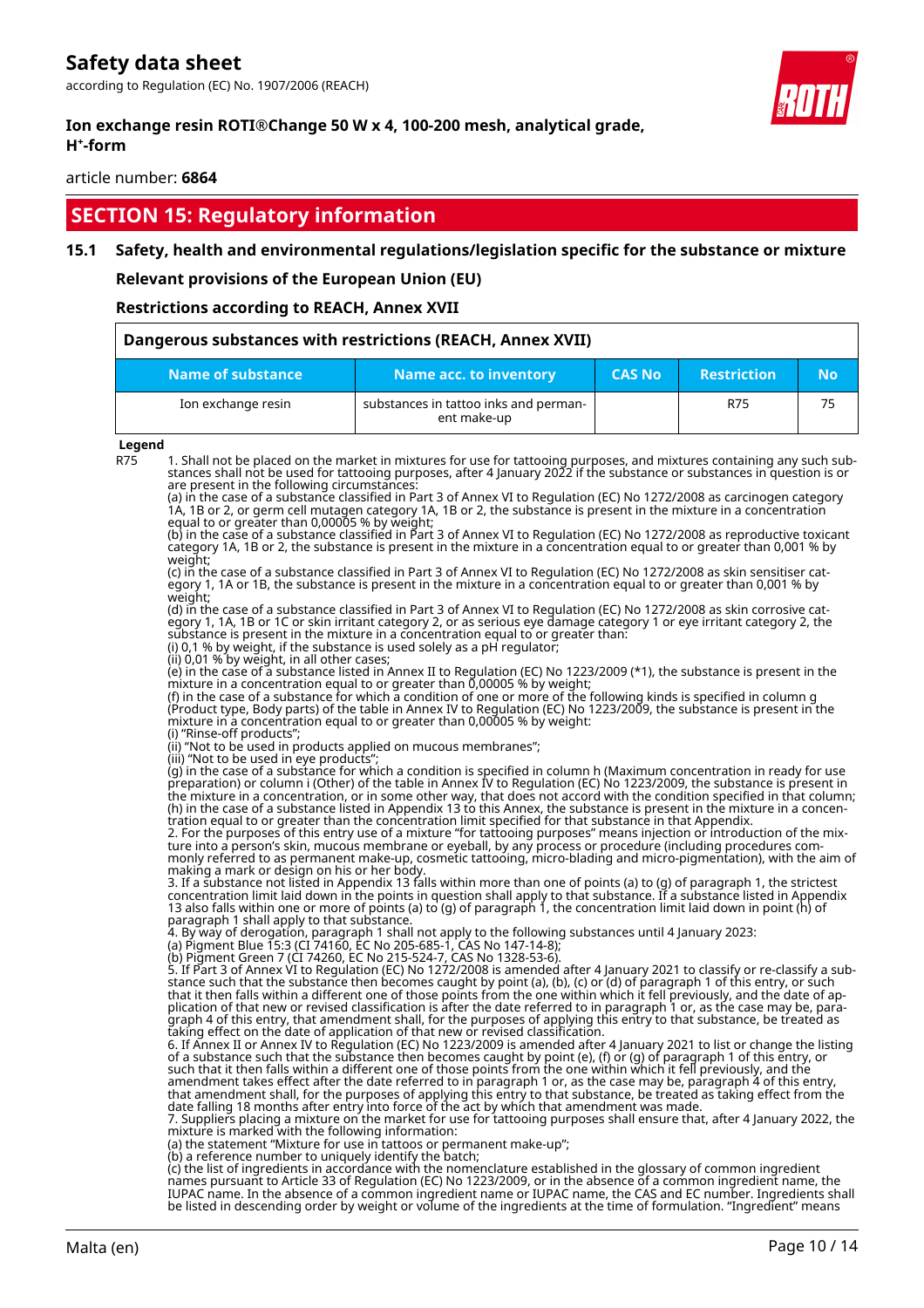#### **Ion exchange resin ROTI®Change 50 W x 4, 100-200 mesh, analytical grade, H⁺-form**

#### article number: **6864**

| Legend |                                                                                                                                                                                                                                                                                                                                                                                                                                                                                                                                                                                                                                                            |
|--------|------------------------------------------------------------------------------------------------------------------------------------------------------------------------------------------------------------------------------------------------------------------------------------------------------------------------------------------------------------------------------------------------------------------------------------------------------------------------------------------------------------------------------------------------------------------------------------------------------------------------------------------------------------|
|        | any substance added during the process of formulation and present in the mixture for use for tattooing purposes. Im-<br>purities shall not be regarded as ingredients. If the name of a substance, used as ingredient within the meaning of<br>this entry, is already required to be stated on the label in accordance with Regulation (EC) No 1272/2008, that ingredi-<br>ent does not need to be marked in accordance with this Regulation;                                                                                                                                                                                                              |
|        | (d) the additional statement "pH regulator" for substances falling under point (d)(i) of paragraph 1;<br>(e) the statement "Contains nickel. Can cause allergic reactions." if the mixture contains nickel below the concentra-<br>tion limit specified in Appendix 13;                                                                                                                                                                                                                                                                                                                                                                                    |
|        | (f) the statement "Contains chromium (VI). Can cause allergic reactions." if the mixture contains chromium (VI) below<br>the concentration limit specified in Appendix 13;                                                                                                                                                                                                                                                                                                                                                                                                                                                                                 |
|        | (g) safety instructions for use insofar as they are not already required to be stated on the label by Regulation (EC) No<br>1272/2008.                                                                                                                                                                                                                                                                                                                                                                                                                                                                                                                     |
|        | The information shall be clearly visible, easily legible and marked in a way that is indelible.<br>The information shall be written in the official language(s) of the Member State(s) where the mixture is placed on the<br>market, unless the Member State(s) concerned provide(s) otherwise.                                                                                                                                                                                                                                                                                                                                                            |
|        | Where necessary because of the size of the package, the information listed in the first subparagraph, except for point<br>(a), shall be included instead in the instructions for use.                                                                                                                                                                                                                                                                                                                                                                                                                                                                      |
|        | Before using a mixture for tattooing purposes, the person using the mixture shall provide the person undergoing the<br>procedure with the information marked on the package or included in the instructions for use pursuant to t<br>graph.                                                                                                                                                                                                                                                                                                                                                                                                                |
|        | 8. Mixtures that do not contain the statement "Mixture for use in tattoos or permanent make-up" shall not be used for<br>tattooing purposes.                                                                                                                                                                                                                                                                                                                                                                                                                                                                                                               |
|        | 9. This entry does not apply to substances that are gases at temperature of 20 $^{\circ}$ C and pressure of 101,3 kPa, or gener-<br>ate a vapour pressure of more than 300 kPa at temperature of 50 °C, with the exception of formaldehyde (CAS No 50-<br>00-0, EC No 200-001-8).                                                                                                                                                                                                                                                                                                                                                                          |
|        | 10. This entry does not apply to the placing on the market of a mixture for use for tattooing purposes, or to the use of<br>a mixture for tattooing purposes, when placed on the market exclusively as a medical device or an accessory to a<br>medical device, within the meaning of Regulation (EU) 2017/745, or when used exclusively as a medical device or an<br>accessory to a medical device, within the same meaning. Where the placing on the market or use may not be exclus-<br>ively as a medical device or an accessory to a medical device, the requirements of Regulation (EU) 2017/745 and of this<br>Regulation shall apply cumulatively. |
|        |                                                                                                                                                                                                                                                                                                                                                                                                                                                                                                                                                                                                                                                            |

#### **List of substances subject to authorisation (REACH, Annex XIV)/SVHC - candidate list**

Not listed.

#### **Seveso Directive**

#### **2012/18/EU (Seveso III) No Dangerous substance/hazard categories Qualifying quantity (tonnes) for the application of lower and upper-tier requirements Notes** not assigned

#### **Deco-Paint Directive**

| $\cdots$<br>$-$<br>M<br>м<br>itent | 0 % |
|------------------------------------|-----|
|------------------------------------|-----|

#### **Industrial Emissions Directive (IED)**

| L VOC<br>0 %<br>VOC content |  |
|-----------------------------|--|
|-----------------------------|--|

#### **Directive on the restriction of the use of certain hazardous substances in electrical and electronic equipment (RoHS)**

not listed

#### **Regulation concerning the establishment of a European Pollutant Release and Transfer Register (PRTR)**

not listed

#### **Water Framework Directive (WFD)**

not listed

#### **Regulation on the marketing and use of explosives precursors**

not listed

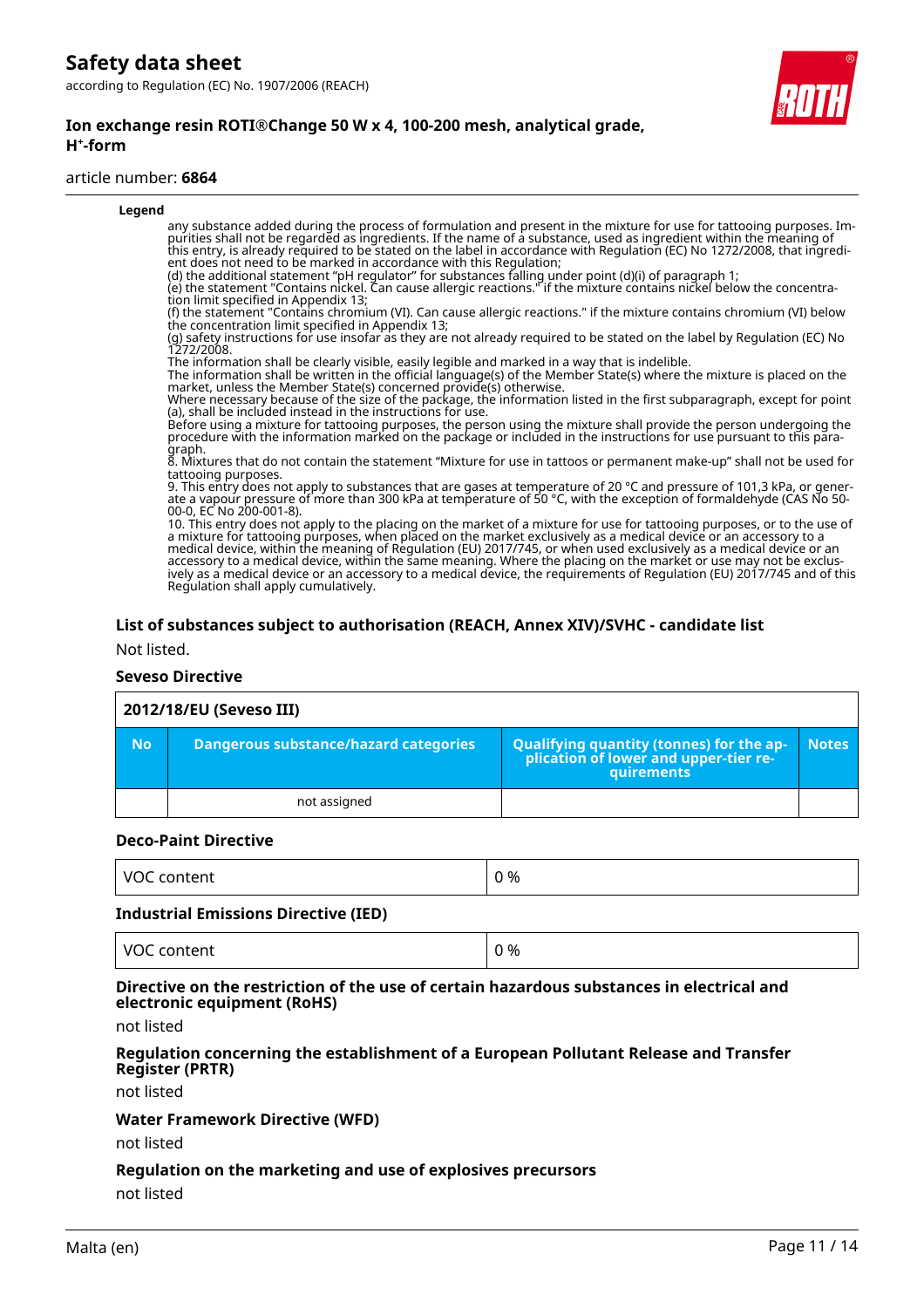#### **Ion exchange resin ROTI®Change 50 W x 4, 100-200 mesh, analytical grade, H⁺-form**

article number: **6864**

#### **Regulation on drug precursors**

not listed

#### **Regulation on substances that deplete the ozone layer (ODS)**

not listed

#### **Regulation concerning the export and import of hazardous chemicals (PIC)**

not listed

#### **Regulation on persistent organic pollutants (POP)**

not listed

#### **Other information**

Directive 94/33/EC on the protection of young people at work. Observe employment restrictions under the Maternity Protection Directive (92/85/EEC) for expectant or nursing mothers.

#### **National inventories**

| <b>Country</b> | <b>Inventory</b> | <b>Status</b>       |
|----------------|------------------|---------------------|
| AU             | <b>AIIC</b>      | substance is listed |
| CA             | <b>DSL</b>       | substance is listed |
| <b>CN</b>      | <b>IECSC</b>     | substance is listed |
| JP             | <b>ISHA-ENCS</b> | substance is listed |
| <b>KR</b>      | KECI             | substance is listed |
| NZ             | <b>NZIOC</b>     | substance is listed |
| <b>PH</b>      | <b>PICCS</b>     | substance is listed |
| <b>TW</b>      | <b>TCSI</b>      | substance is listed |
| US             | <b>TSCA</b>      | substance is listed |

#### **Legend**

| Australian Inventory of Industrial Chemicals<br>AIIC<br>Domestic Substances List (DSL)<br><b>DSL</b><br>Inventory of Existing Chemical Substances Produced or Imported in China<br>IECSC<br>Inventory of Existing and New Chemical Substances (ISHA-ENCS)<br>ISHA-ENCS<br>Korea Existing Chemicals Inventory<br>KECI<br>New Zealand Inventory of Chemicals<br>NZIoC<br>Philippine Inventory of Chemicals and Chemical Substances (PICCS)<br><b>PICCS</b><br>TCSI |  |
|------------------------------------------------------------------------------------------------------------------------------------------------------------------------------------------------------------------------------------------------------------------------------------------------------------------------------------------------------------------------------------------------------------------------------------------------------------------|--|
| Taiwan Chemical Substance Inventory<br><b>TSCA</b><br>Toxic Substance Control Act                                                                                                                                                                                                                                                                                                                                                                                |  |

#### **15.2 Chemical Safety Assessment**

No Chemical Safety Assessment has been carried out for this substance.

### **SECTION 16: Other information**

#### **Indication of changes (revised safety data sheet)**

Alignment to regulation: Regulation (EC) No. 1907/2006 (REACH), amended by 2020/878/EU

Restructuring: section 9, section 14

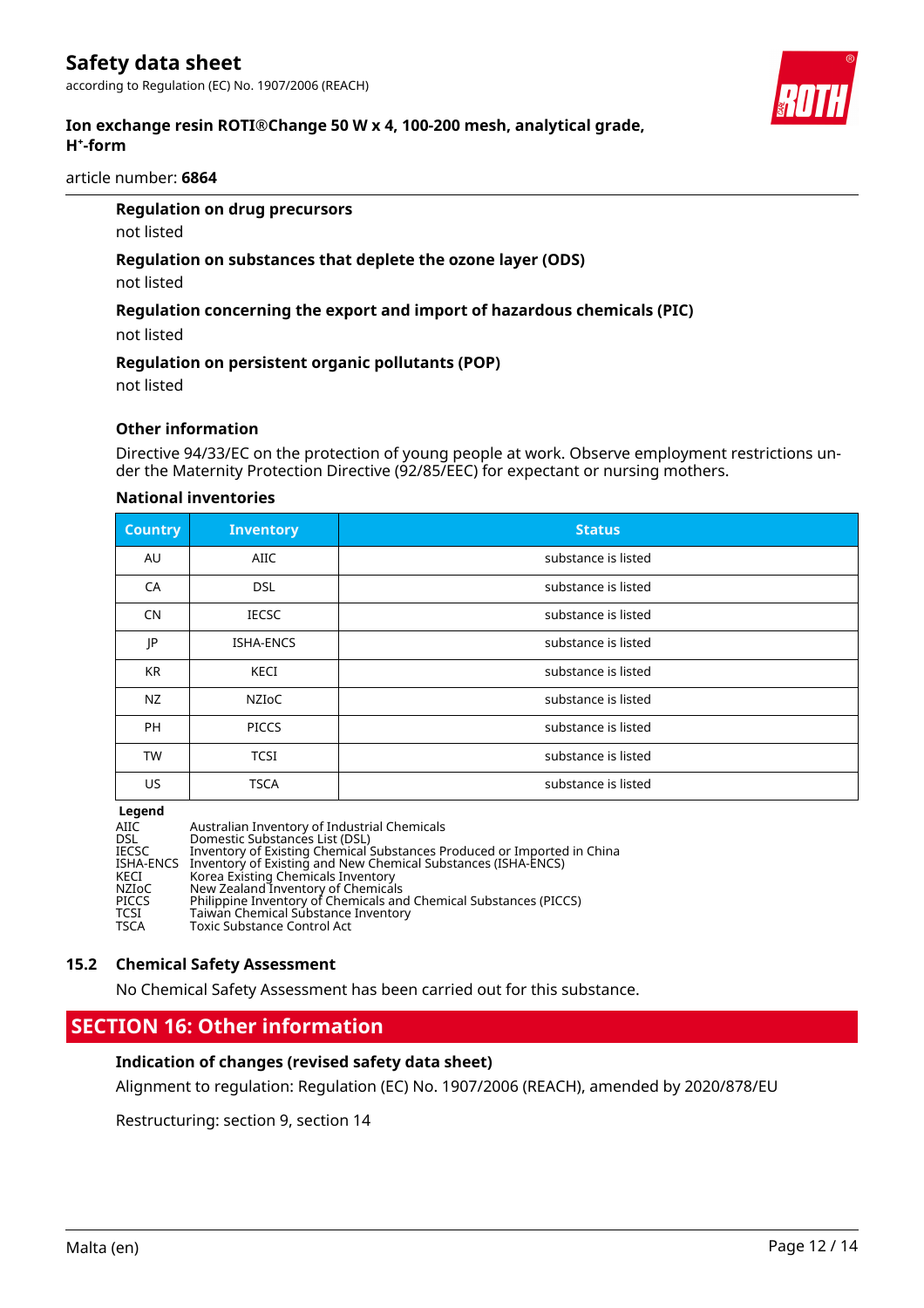according to Regulation (EC) No. 1907/2006 (REACH)



#### **Ion exchange resin ROTI®Change 50 W x 4, 100-200 mesh, analytical grade, H⁺-form**

article number: **6864**

| <b>Section</b> | <b>Former entry (text/value)</b>                      | <b>Actual entry (text/value)</b>                                                                                             | Safety-<br>relev-<br>ant |
|----------------|-------------------------------------------------------|------------------------------------------------------------------------------------------------------------------------------|--------------------------|
| 2.1            |                                                       | Classification according to Regulation (EC) No<br>1272/2008 (CLP):<br>change in the listing (table)                          | yes                      |
| 2.3            | Other hazards:<br>There is no additional information. | Other hazards                                                                                                                | yes                      |
| 2.3            |                                                       | Results of PBT and vPvB assessment:<br>According to the results of its assessment, this<br>substance is not a PBT or a vPvB. | yes                      |

#### **Abbreviations and acronyms**

| Abbr.           | <b>Descriptions of used abbreviations</b>                                                                                                                                                                                       |
|-----------------|---------------------------------------------------------------------------------------------------------------------------------------------------------------------------------------------------------------------------------|
| <b>ADN</b>      | Accord européen relatif au transport international des marchandises dangereuses par voies de naviga-<br>tion intérieures (European Agreement concerning the International Carriage of Dangerous Goods by In-<br>land Waterways) |
| <b>ADR</b>      | Accord relatif au transport international des marchandises dangereuses par route (Agreement concern-<br>ing the International Carriage of Dangerous Goods by Road)                                                              |
| CAS             | Chemical Abstracts Service (service that maintains the most comprehensive list of chemical substances)                                                                                                                          |
| <b>CLP</b>      | Regulation (EC) No 1272/2008 on classification, labelling and packaging of substances and mixtures                                                                                                                              |
| <b>DGR</b>      | Dangerous Goods Regulations (see IATA/DGR)                                                                                                                                                                                      |
| <b>GHS</b>      | "Globally Harmonized System of Classification and Labelling of Chemicals" developed by the United Na-<br>tions                                                                                                                  |
| <b>IATA</b>     | <b>International Air Transport Association</b>                                                                                                                                                                                  |
| <b>IATA/DGR</b> | Dangerous Goods Regulations (DGR) for the air transport (IATA)                                                                                                                                                                  |
| <b>ICAO</b>     | International Civil Aviation Organization                                                                                                                                                                                       |
| <b>IMDG</b>     | International Maritime Dangerous Goods Code                                                                                                                                                                                     |
| PBT             | Persistent, Bioaccumulative and Toxic                                                                                                                                                                                           |
| <b>REACH</b>    | Registration, Evaluation, Authorisation and Restriction of Chemicals                                                                                                                                                            |
| <b>RID</b>      | Règlement concernant le transport International ferroviaire des marchandises Dangereuses (Regula-<br>tions concerning the International carriage of Dangerous goods by Rail)                                                    |
| <b>SVHC</b>     | Substance of Very High Concern                                                                                                                                                                                                  |
| VOC             | Volatile Organic Compounds                                                                                                                                                                                                      |
| vPvB            | Very Persistent and very Bioaccumulative                                                                                                                                                                                        |

#### **Key literature references and sources for data**

Regulation (EC) No 1272/2008 on classification, labelling and packaging of substances and mixtures. Regulation (EC) No. 1907/2006 (REACH), amended by 2020/878/EU.

Agreement concerning the International Carriage of Dangerous Goods by Road (ADR). International Maritime Dangerous Goods Code (IMDG). Dangerous Goods Regulations (DGR) for the air transport (IATA).